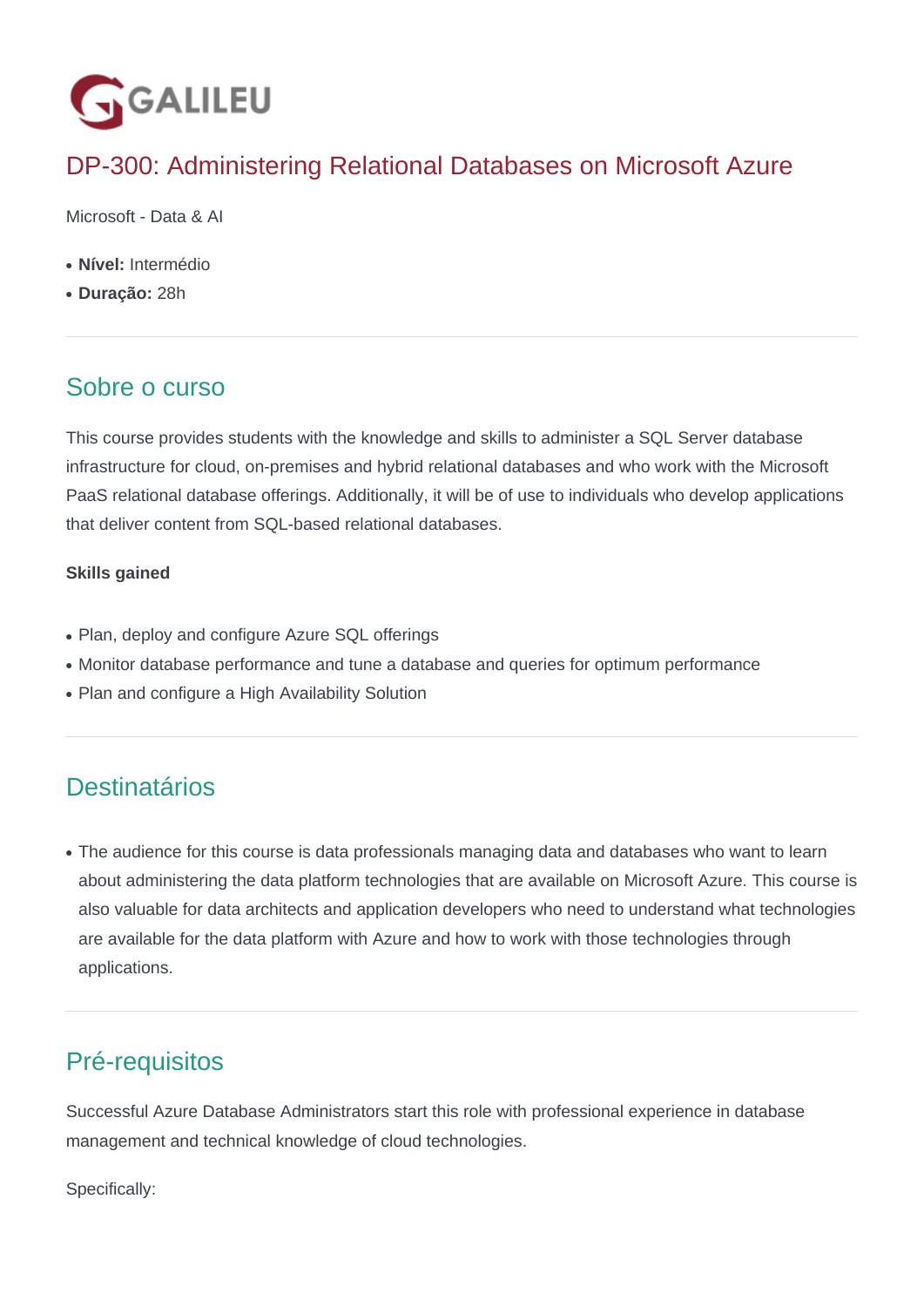- Working with, maintaining, and developing with SQL Server
- Experience with Azure, such as deploying and managing resources

At a minimum, you should know the information in the following online training before attending the course:

- [Azure Fundamentals](https://www.galileu.pt/curso/az-900-microsoft-azure-fundamentals/)
- [Azure Data Fundamentals](https://www.galileu.pt/curso/dp-900-microsoft-azure-data-fundamentals/)

## Programa

- The Role of the Azure Database Administrator
- Plan and Implement Data Platform Resources
- Implement a Secure Environment
- Monitor and Optimize Operational Resources
- Optimize Query Performance
- Automation of Tasks
- Plan and Implement a High Availability and Disaster Recovery Environment

#### **Module 1: The Role of the Azure Database Administrator**

This module explores the role of a database administrator in the world of Azure. It also provides some foundational information relevant to the overall content. This includes a review of the various SQL Server-based options (SQL Server in a VM, Managed Instances, and Azure SQL Database.) Students will learn why compatibility level is a crucial concept when working with SQL databases in Azure. Students are also introduced to other database platforms available on Azure in addition to those based on SQL Server, in particular PostgreSQL and MySQL

#### **Lessons**

- Azure Data Platform Roles
- Azure Database Platforms and Options
- SQL Server Compatibility Levels
- Azure Preview Features

#### **Lab : Using the Azure Portal and SQL Server Management Studio**

- Provision a SQL Server on an Azure Virtual Machine
- Connect to SQL Server and Restore a Backup

After completing this module, students will: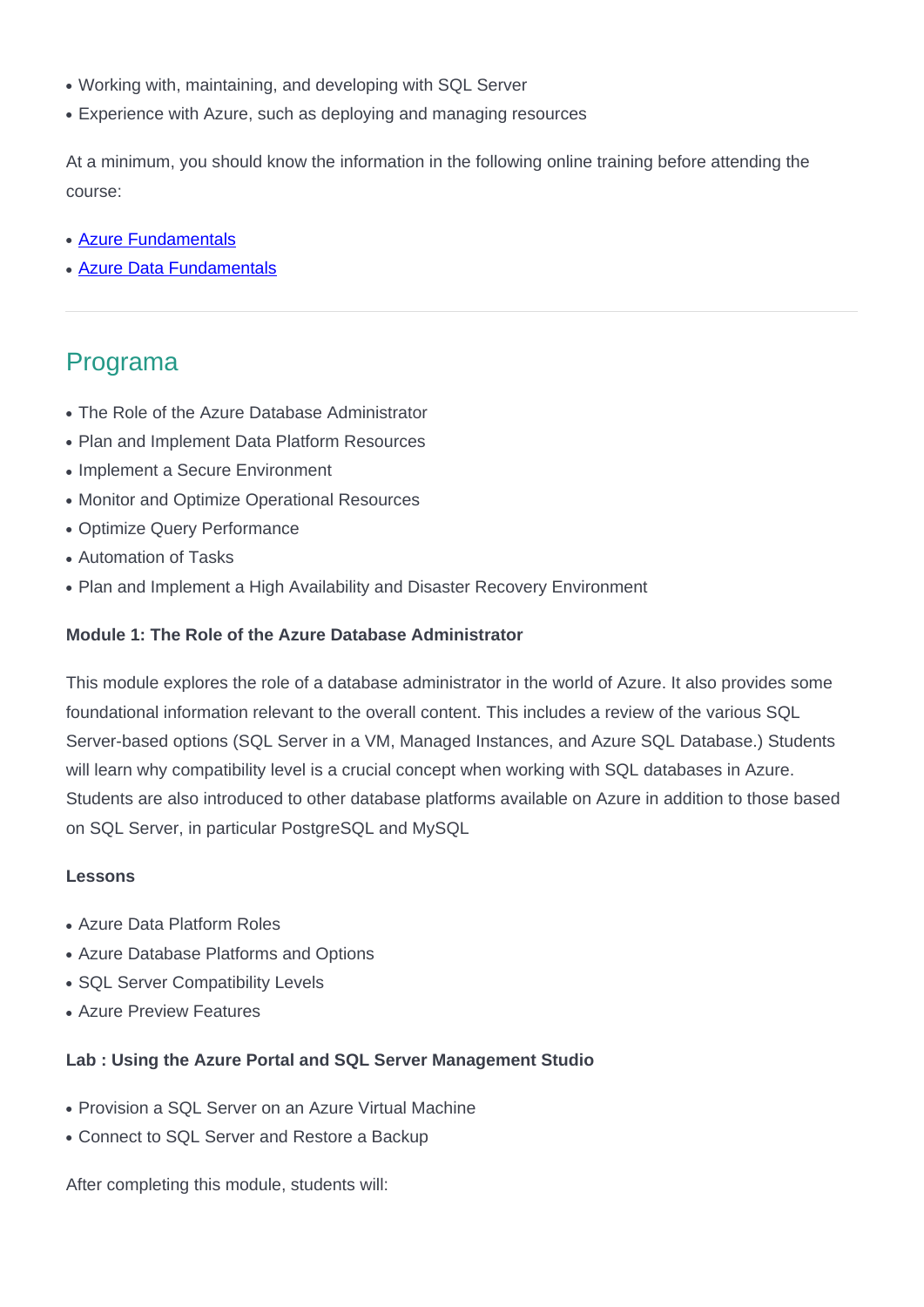- Understand the role of Azure Database Administrator as it fits in with other data platform roles
- Be able to describe the key differences between the SQL Server-based database op
- Be able to describe the difference between versions and compatibility levels
- Know how to enable and disable preview features

#### **Module 2: Plan and Implement Data Platform Resources**

This module introduces methods for deploying data platform resources in Azure. You will learn about options for both upgrading and migrating existing SQL databases to Azure. You will learn how to set up Azure resources to host SQL Server on a Virtual Machine, a Managed Instance, Azure SQL Database and either PostgreSQL or MySQL. You will learn how to determine which options are best based on specific requirements including the High Availability and Disaster Recovery (HADR) needs. They will learn to calculate resource requirements and create templates for their deployments.

### **Lessons**

- Deploying SQL Server using laaS
- Deploying SQL Server using PaaS
- Deploying Open Source Database Solutions on Azure

### **Lab : Deploying Azure SQL Database**

- Deploy a VM using an ARM template
- Configure resources needed prior to creating a database
- Deploy an Azure SQL Database
- Register the Azure SQL Database instance in Azure Data Studio and validate connectivity
- Deploy PostgreSQL or MySQL using a client tool to validate connectivity

After completing this module, students will:

- Deploy resoureces using manual methods
- Reconmmend an appropriate databvase offering based on requirements
- Configure database resources
- Evaluate and implement a strategy for moving a database to Azure

### **Module 3: Implement a Secure Environment**

This module explores the practices of securing your SQL Server Database as well as an Azure SQL database. This includes a review of the various SQL Server-based options as well as the various Azure options for securing Azure SQL Database as well as the databases with reside within Azure SQL Database. . Students will lean why security is crucial when working with databases. . Students are also introduced to other database platforms available on Azure in addition to those based on SQL Server, in particular, Azure Database for MariaDB/MySQL/PostgreSQL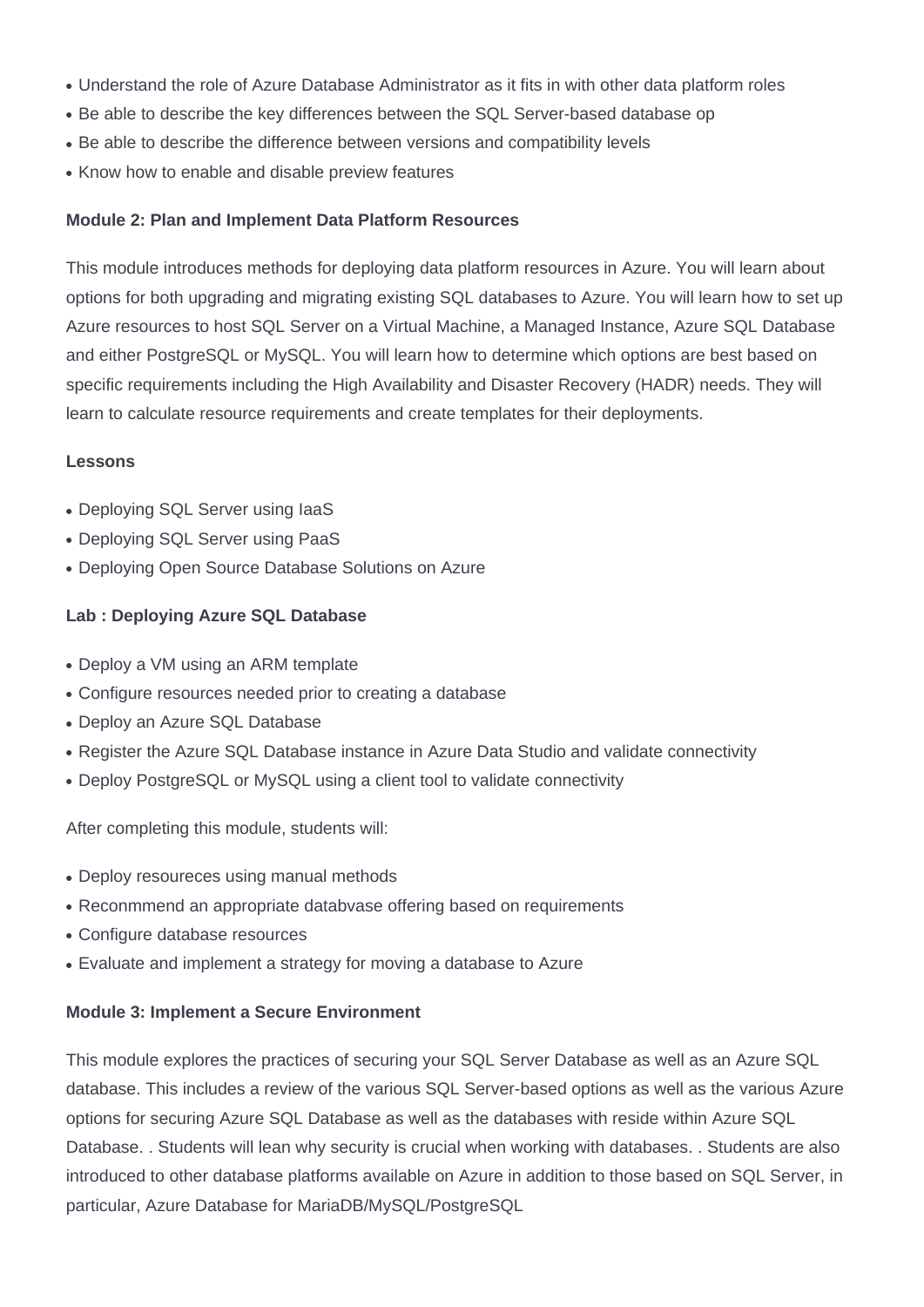#### **Lessons**

- Configure Database Authentication
- Configure Database Authorization
- Implement Security for Data at Rest
- Implement Security for Data in Transit
- Implement Compliance Controls for Sensitive Data

### **Lab : Implement a Secure Environment**

- Configure a server-based firewall rule using the Azure Portal
- Authorize Access to Azure SQL Database with Azure Active Directory
- Enable Advanced Data Security and Data Classification
- Manage access to database objects

After completing this module, students will:

- Understand the differences between Windows, SQL Server and Azure Active Directory Authentication
- Describe and configure both data-at-rest encryption solutions as well as data-in-transit encryption
- Implement a data sensitivity solution

### **Module 4: Monitor and Optimize Operational Resources**

This module will teach you about resource optimization for your databases created using either IaaS or PaaS services. The module also covers monitoring server and hardware resources. It will familiarize you with the various tools available for monitoring performance and establishing a baseline. You will learn how to interpret performance metrics for the most critical resources. You will also learn how to troubleshoot database performance using Azure SQL Database Intelligent Insights.

#### **Lessons**

- Baselines and Performance Monitoring
- Major Causes of Performance Issues
- Configuring Resources for Optimal Performance
- User Database Configuration
- Performance-related Maintenance Tasks

### **Lab : Monitor and Optimize Resources**

- Isolate CPU Problems
- Use Query Store observe blocking problems
- Detect and correct fragmentation issues

After completing this module, students will: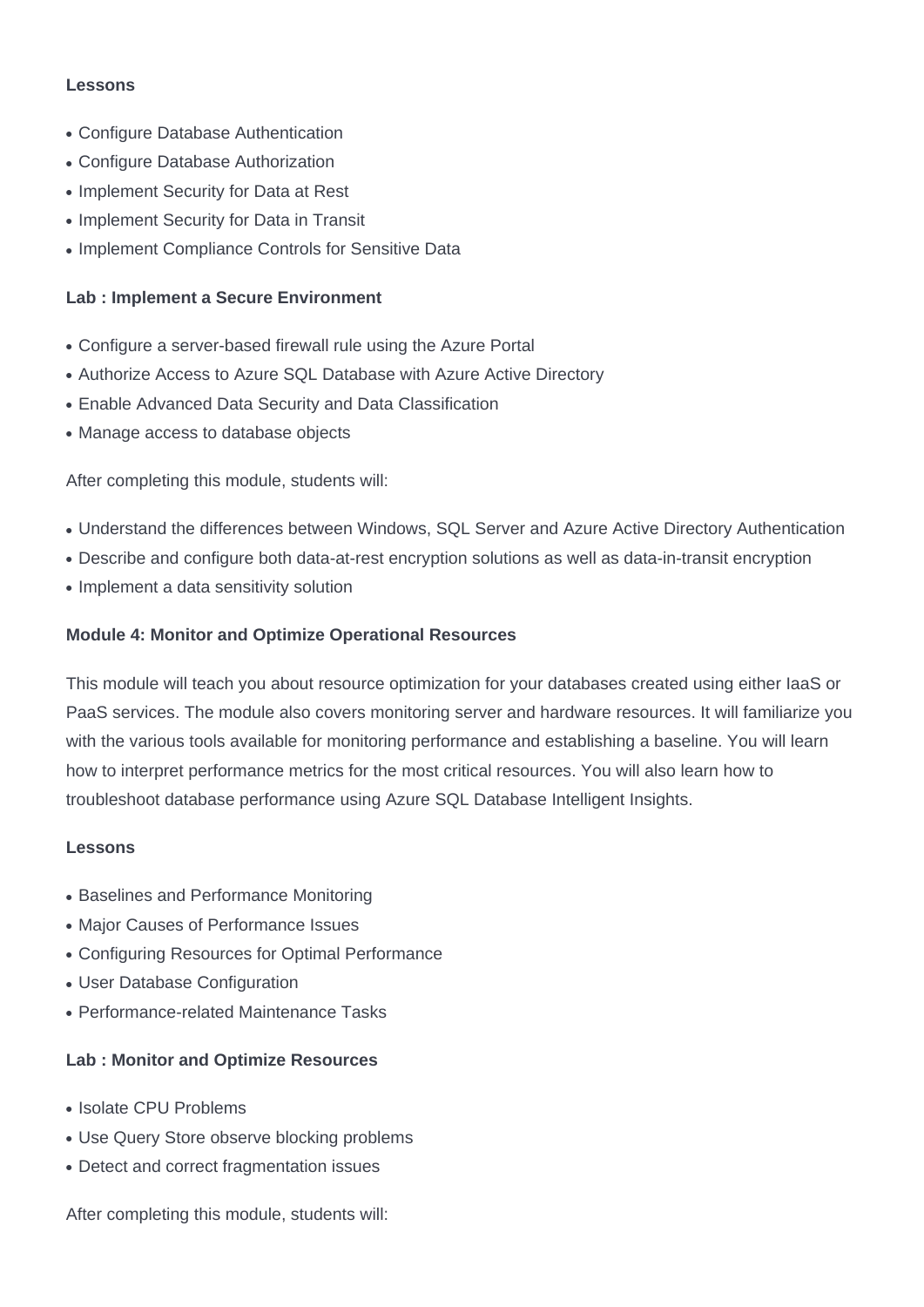- Monitor activity and compare to a baseline
- Define maintenance tasks related to performance
- Identify major causes of performance problems
- Configure resources for optimal performance
- Configure a user database for optimal performance

#### **Module 5: Optimize Query Performance**

Query execution plans are potentially the most important aspect of database performance. Improving bad plans is certainly an area where a small amount of effort can bring huge improvements. While hardware issues can limit query performance, improving hardware usually yields performance improvements in the 10-20% range, at most. More commonly database administrators encounter queries that are not optimized, have stale or missing statistics, have missing indexes, or poor database design choices that lead to the database engine doing more work than is necessary to return results for a given query. Improving the plans can sometimes yield performance improvements in the 100-200% range or even more, meaning that after improving a plan with better indexes or statistics, a query could run twice or three times as fast! This module provides details on how to analyze individual query performance and determine where improvements can be made.

#### **Lessons**

- Understanding SQL Server Query Plans
- Explore Performance-based Database Design
- Evaluate Performance Improvements

### **Lab : Query Performance Troubleshooting**

- Identify issues with database design AdventureWorks2017
- Isolate problem areas in poorly performing queries in AdventureWorks2017
- Use Query Store to detect and handle regression in AdventureWorks2017
- Use query hints to impact performance in AdventureWorks2017

After completing this module, students will:

- Analyze query plans and identify problem areas
- Evaluate potential query improvements
- Review table and index design
- Determine whether query or design changes have had a positive effect

#### **Module 6: Automation of Tasks**

A common goal for database administrators in many environments is to automate as many of their repetitive tasks. This can be as simple as using scripting to automate a backup process, and as complex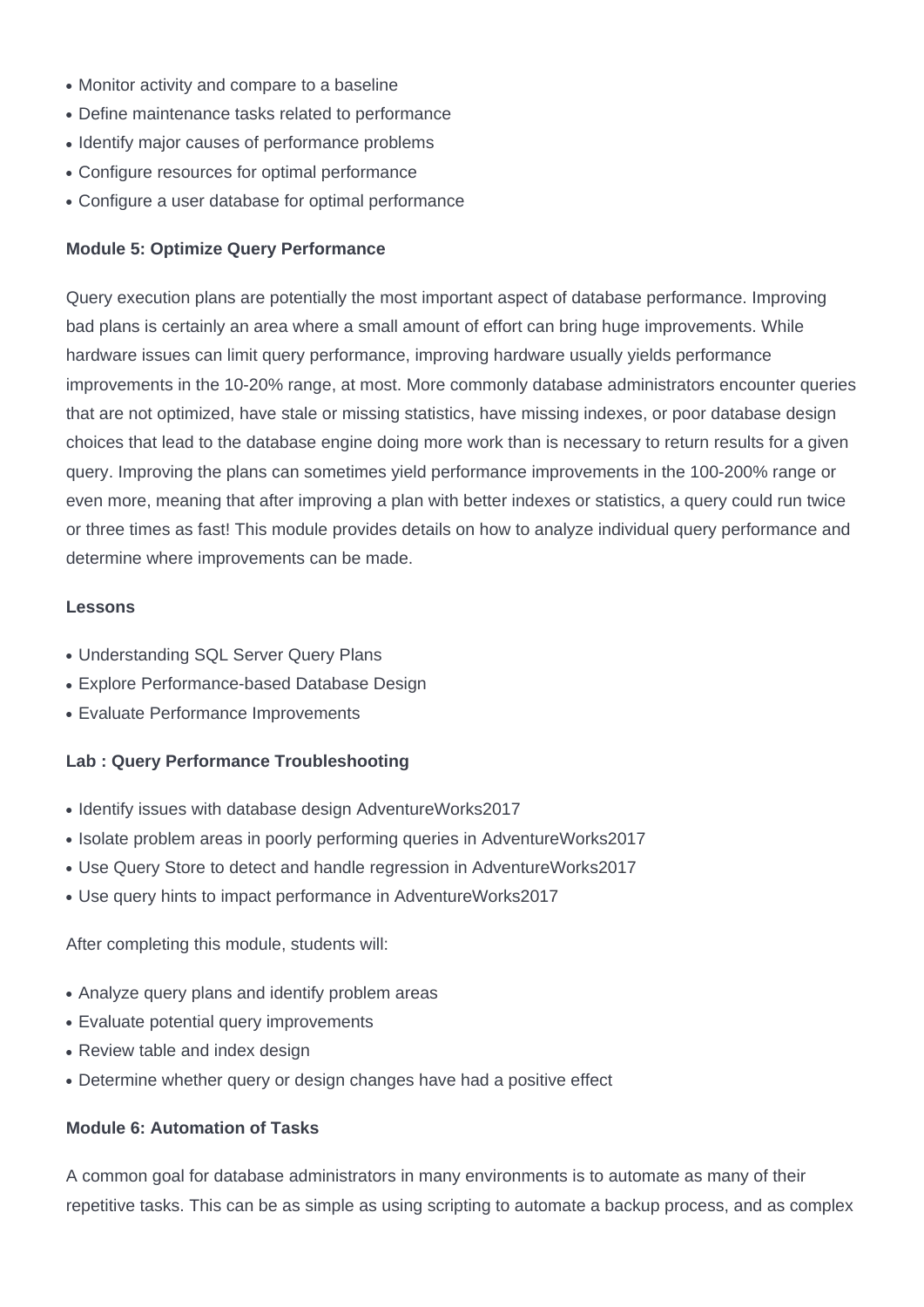as building a fully automated alerting system. This module provides details of automating tasks to simplify the DBA's job. Methods include scheduling tasks for regular maintenance jobs, as well as multiinstance administration and configuration of notifications for task success or failure or non-completion.

## **Lessons**

- Setting up Automatic Deployment
- Defining Scheduled Tasks
- Configuring Extended Events
- Managing Azure PaaS resources Using Automated Methods

## **Lab : Automating Tasks**

- Deploy an Azure template from a Quickstart template on GitHub
- Configure notifications based on performance metrics
- Deploy an Azure Automation Runbook (or elastic job) to rebuild indexes on an Azure SQL Database

After completing this module, students will:

- Deploy resources using automated deployment scripts
- Create scheduled tasks
- Create notifications and alerts
- Configure automation for PaaS services

## **Module 7: Plan and Implement a High Availability and Disaster Recovery Environment**

Data must be available when the business needs it. That means the solutions hosting the data must be designed with availability and recoverability in mind. Suppose you work for a company that sells widgets both in stores and online. Your main application uses a highly transactional database for orders. What would happen if the server or platform hosting the transactional database had a problem that made it unavailable or inaccessible for some reason? What impact would it have on the business? If the right solution is put in place, the database would come online in a reasonable timeframe with minimal effort, thus allowing business to continue with little-to-no impact. This module and its associated lab cover configuring, testing, and managing a solution for high availability and disaster recovery (HADR) in Azure, for both Infrastructure-as-a-Service (IaaS) and Platform-as-a-Service (PaaS) deployments. This module will not only cover basic requirements, but also the various options available to achieve HADR.

## **Lessons**

- High Availability and Disaster Recovery Strategies
- IaaS Platform and Database Tools for HADR
- PaaS Platform and Database Tools for HADR
- Database Backup and Recovery